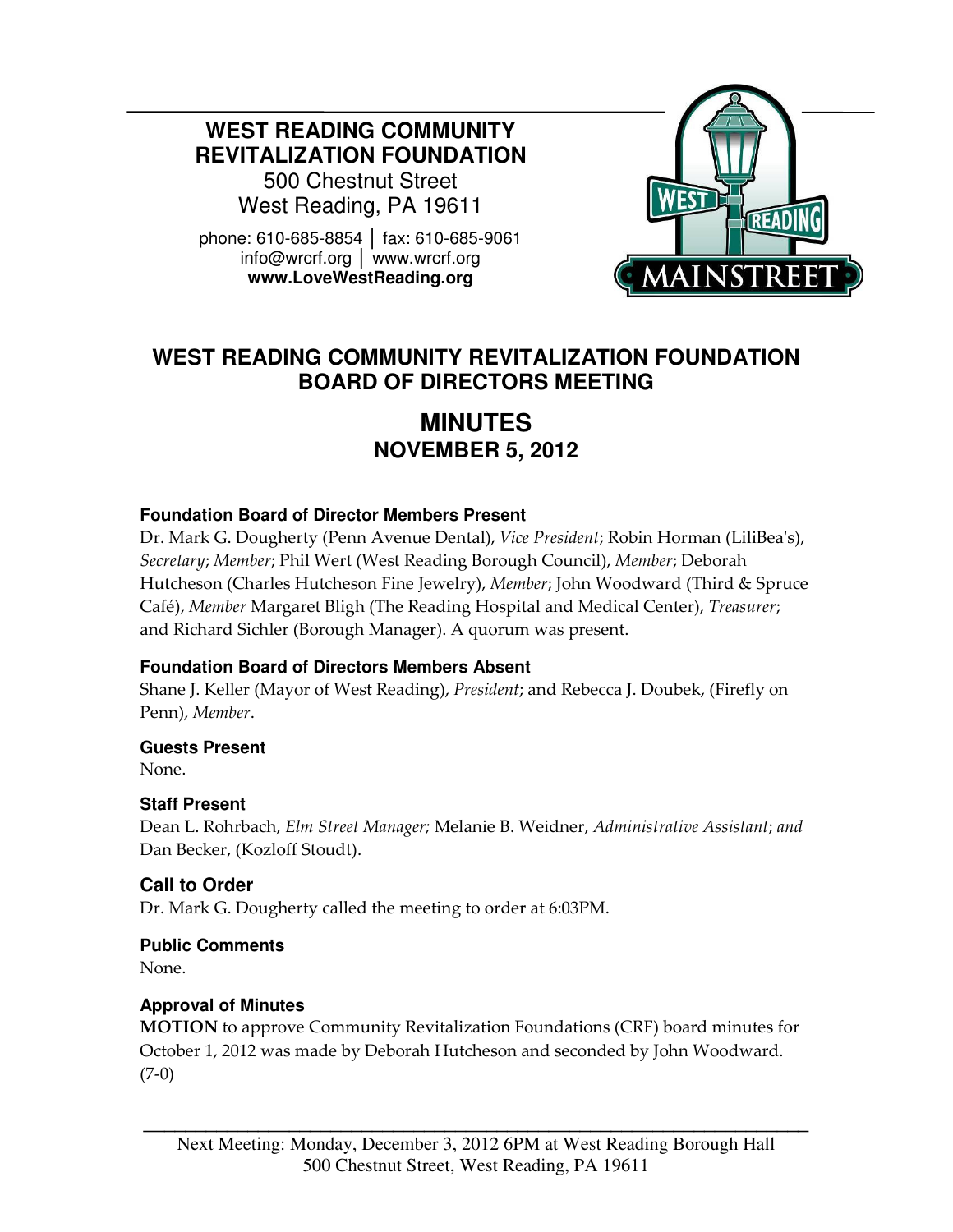MOTION to approve Community Revitalization Foundations (CRF) board minutes for October 24, 2012 with the correction "Margaret Bligh was excused not absent" was made by Deborah Hutcheson and seconded by Richard Sichler. (7-0)

## **Treasurers' Report**

CRF Treasurer Ms. Bligh referred to the October financial reports included in member's packets. There were no questions.

MOTION to approve the October Community Revitalization Foundation financial reports was made by Richard Sichler and seconded by John Woodward. (7-0)

MOTION to approve the October Community Revitalization Foundation accounts payable reports with the addition of check #777 to Lawrence Fecho of HG Entertainment in the amount of \$1,550.00 was made by Deborah Hutcheson and seconded by Robin Horman. (7-0)

# **Promotion and Marketing Team**

Deborah Hutcheson reported merchants are gearing up for the Holiday Glow Celebration event beginning November  $30<sup>th</sup>$  with the Christmas tree lighting in the North Fifth Avenue traffic circle. Richard Sichler reported the tree blew down during the recent Hurricane Sandy storm and the borough crew will replace the tree with a blue spruce in time for the Christmas tree lighting.

A final Accounting Report for the Fall Festival on the Avenue event was included in member's packets. The event netted a profit of \$4,125.35.

# **Business Association**

Ms. Horman reported in lieu of Tina Shank, who was not present. An accounting report showing the Love West Reading Website Phase II Fundraiser was included in member's packets. The event netted a profit of \$1,950.00. The Business Association has said they would do a dollar-for-dollar match.

# **Elm Street Report**

Copies of the Elm Street Manger's monthly report and new monthly PARR Report were included in member's packets. Dean L. Rohrbach reported Elm Street is busy improving private spaces and public places. The 5<sup>th</sup> Avenue Streetscape Improvements are now underway. Additionally, the masonry work on 107 and 109 South Fifth Avenue is also underway.

Mr. Woodward reported we cleaned 8.5 tons of trash out the PARR property. Additionally, Mr. Woodward said he met with representatives from Home Depot to discuss kitchen and bathroom floor plans. Copies of the proposed kitchen and bathroom floor plans were passed around to board members. The board discussed putting the project out-for-bid again because of changes. Mr. Rohrbach presented two options prepared by the contractor which take the Home Depot drawings into consideration.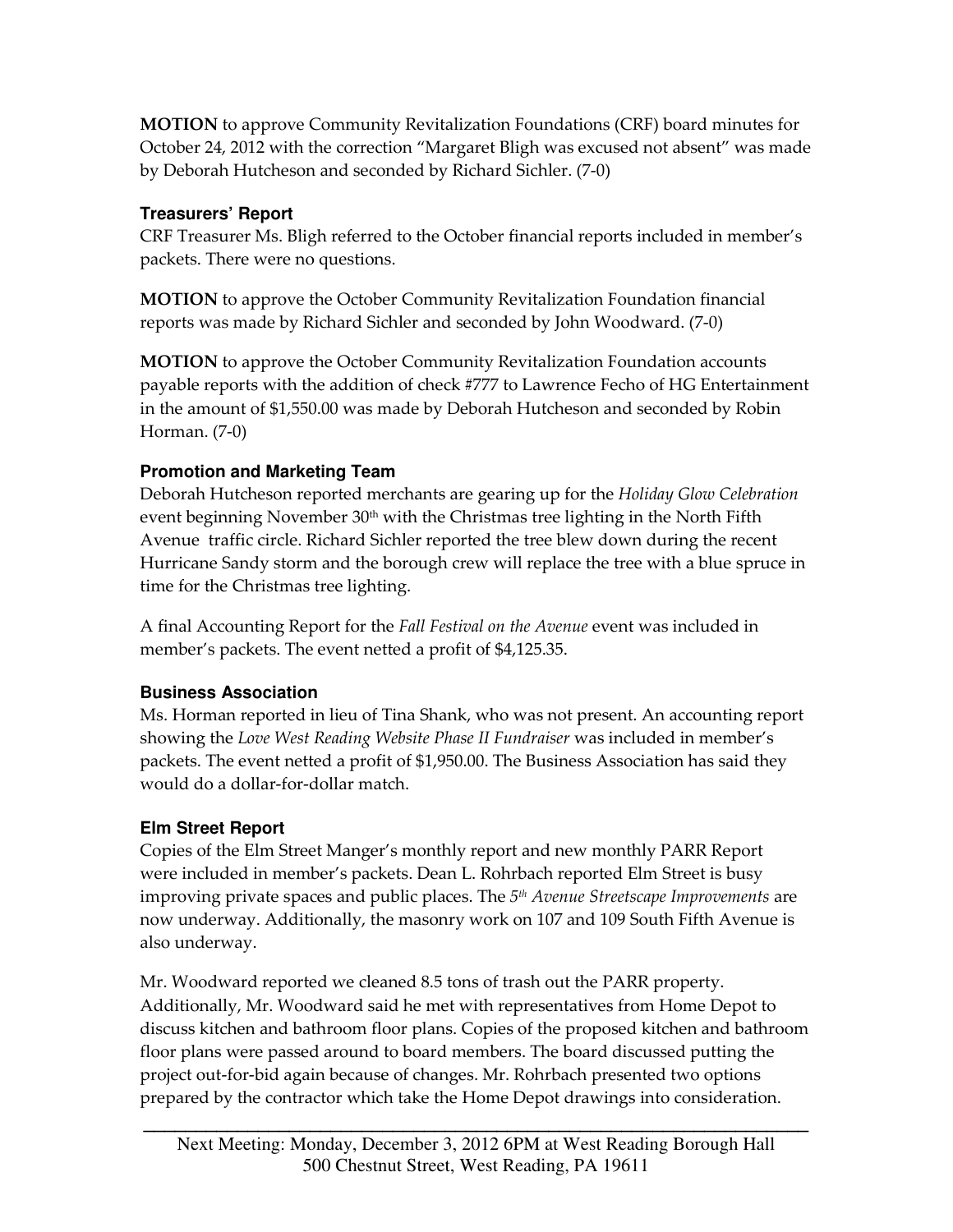A review of previous board actions indicated we should continue to work with our current contractor who has acted in good faith. Additionally, it was noted the change order actually reduces the cost of the project and doesn't add to our expenses. It was decided Mr. Woodward and the Elm Street Manager will work with the contractor to finalize the scope of work and acquire all documents required for the contract including a change order, floor plans, evidence of bond, and evidence of insurance. The change order document should accurately reflect additions and deletions totaling amount stated in scope of work.

## **Old & New Business**

CRF Governance Guidelines The solicitor distributed copies of Governance Manual with proposed changes highlighted in colors keyed to board member's comments.

Public Comment Policy: Resolution No. 120901 adopting Public Meeting Rules was signed by board members.

Dr. Mark G. Dougherty left the meeting at 6:50PM. Margaret Bligh left the meeting at 7:00PM.

# **Adjournment**

MOTION to recess the WRCRF meeting was made at 7:30PM. The board will reconvene to discuss the Governance Manual and Staff Evaluations on either Monday, November 12, 2012 at 6PM in Borough Hall or Tuesday, November 13, 2012 at 6PM in the Bicentennial House depending on board member's availability. Motion was made by Deborah Hutcheson and seconded by John Woodward. (5-0)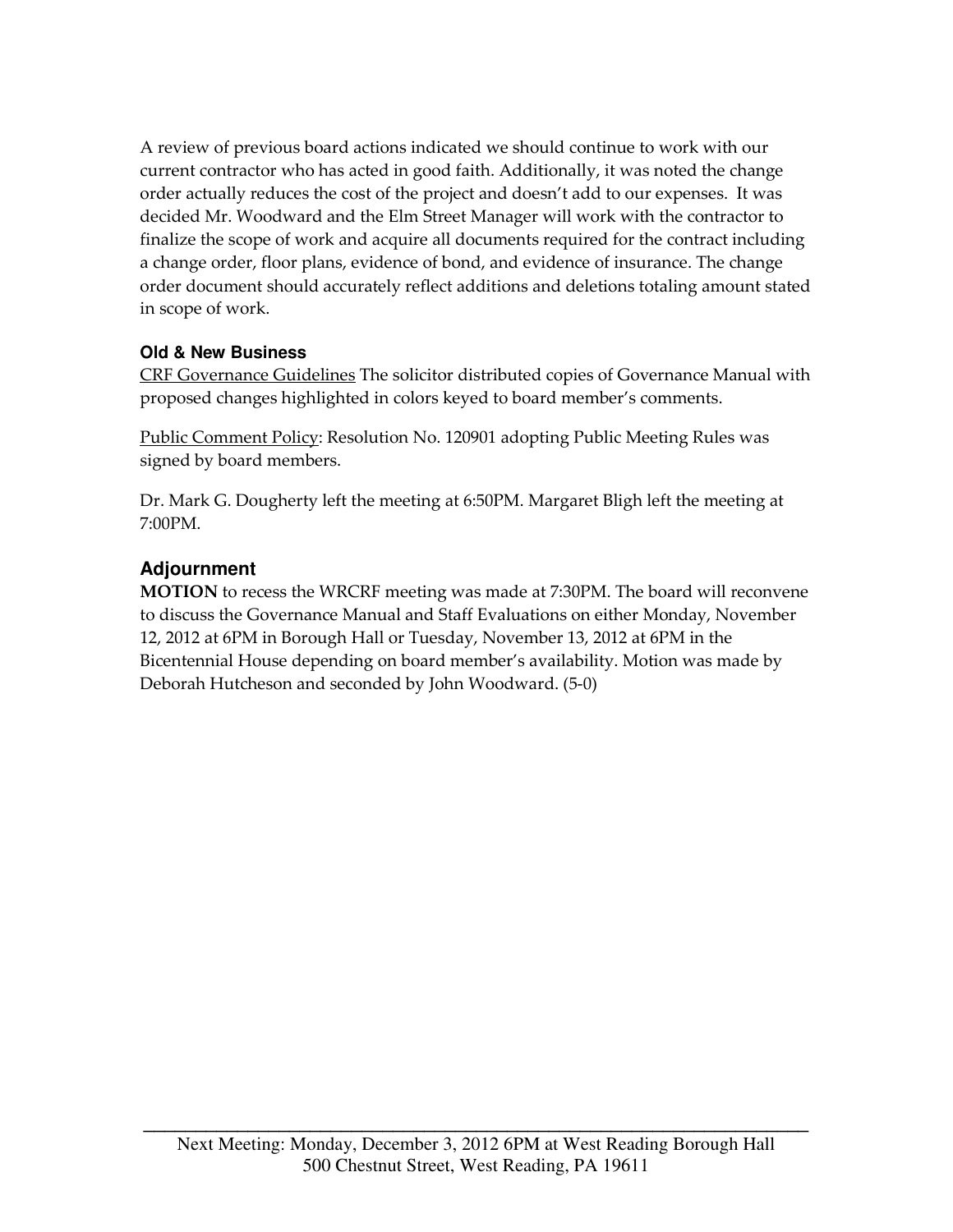**WEST READING COMMUNITY REVITALIZATION FOUNDATION** 

500 Chestnut Street West Reading, PA 19611

phone: 610-685-8854 │ fax: 610-685-9061 info@wrcrf.org │ www.wrcrf.org **www.LoveWestReading.org** 



# **WEST READING COMMUNITY REVITALIZATION FOUNDATION BOARD OF DIRECTORS MEETING**

# **MINUTES**

# **NOVEMBER 12, 2012**

### **Foundation Board of Director Members Present**

Dr. Mark G. Dougherty (Penn Avenue Dental), Vice President; Robin Horman (LiliBea's), Secretary; Member; Phil Wert (West Reading Borough Council), Member; Deborah Hutcheson (Charles Hutcheson Fine Jewelry), Member; John Woodward (Third & Spruce Café), Member; and Rebecca J. Doubek, (Firefly on Penn), Member. A quorum was present.

### **Foundation Board of Directors Members Absent**

Shane J. Keller (Mayor of West Reading), President; Margaret Bligh (The Reading Hospital and Medical Center), Treasurer; and Richard Sichler (Borough Manager). Member.

### **Guests Present**

None.

### **Staff Present**

Dean L. Rohrbach, Elm Street Manager; and Melanie B. Weidner, Administrative Assistant.

# **Call to Order**

Dr. Mark G. Dougherty called the meeting to order at 6:02PM.

# **Public Comments**

None.

### **RUN SANTA RUN INSURANCE**

MOTION to approve insurance for the Run Santa Run event was made by John Woodward and seconded by Deborah Hutcheson. (6-0)